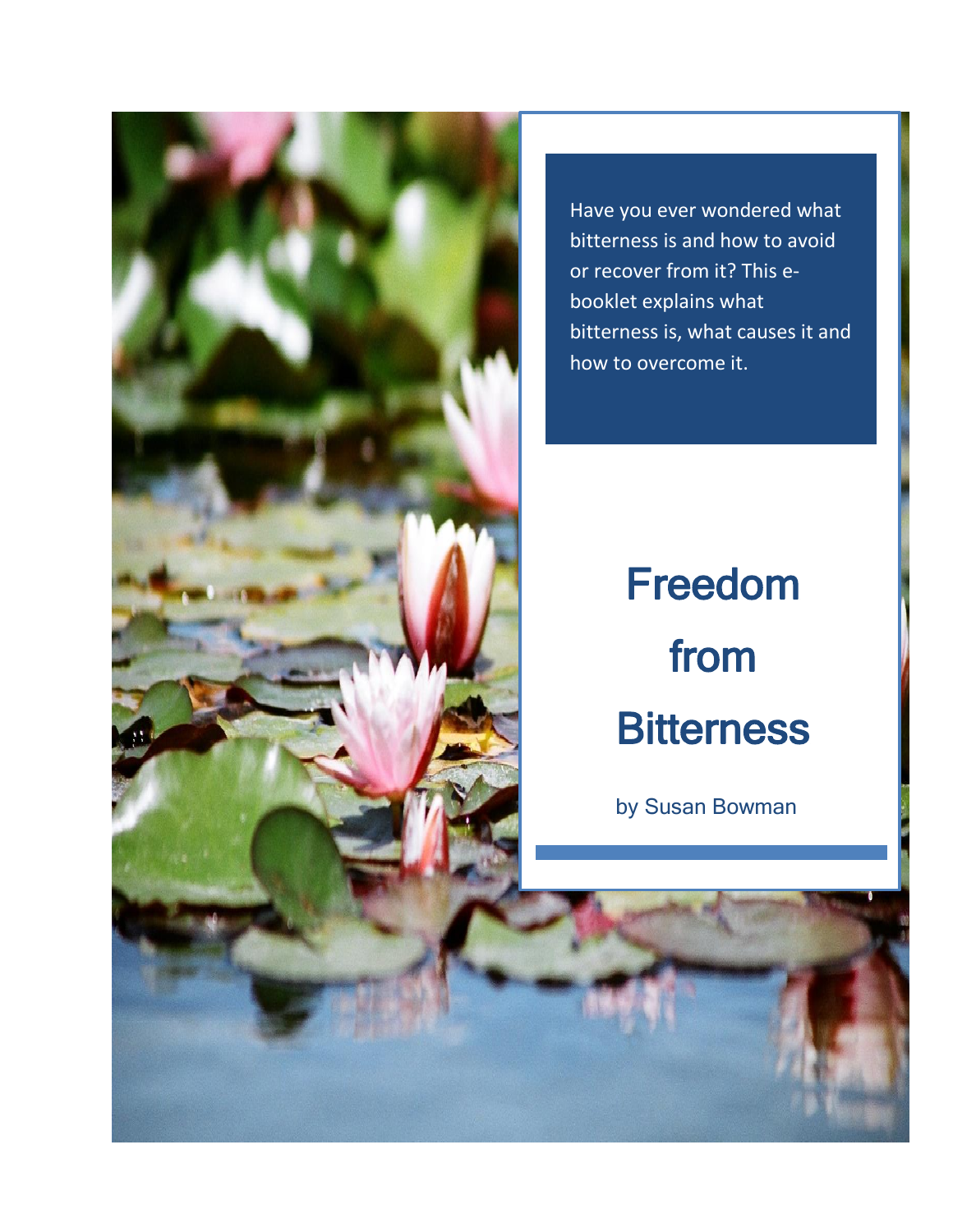# Freedom from Bitterness

that you, being rooted and grounded in love, may be able to comprehend with all the saints what is the breadth and length and height and depth, and to know the love of Christ which surpasses knowledge, that you may be filled up to all the fullness of God. Ephesians 3:17-19

See to it that no one comes short of the grace of God; that no root of bitterness springing up causes trouble, and by it many be defiled… Hebrews 12:15

# **A Bitter Cup**

I have taken a very long sabbatical (think years) from public ministry. There are many reasons why: I needed personal healing; my family needed healing; I had maturity issues and so on. During this extended break I continued to pray one-on-one with people from around the world, I met with my ministry team and led a house church with my husband (with somewhat disastrous results). I continued to study the methods of other similar ministries, traveling to conferences and seminars that focus on healing. BUT I have held no position within a traditional church setting for a long time and neither has my husband.

This may not seem like a big deal to many of you, but for us it has been like trying to walk without gravity. Both of us have been leaders in church-based ministries from the beginning of our conversions. Now, as I contemplate the call to return to public ministry, I realize the painful loss of position and status within the church system was actually ordained by God. As long as I was busy with meaningful work, helping others and absorbed in teaching and writing, I could ignore that the walls of the traditional church, the walls of my family life and my own personal walls were slowly but surely disintegrating around me. Without the distraction of busyness, I have had to face some hard truths about myself, about the state of my relationships and about the wellness of the traditional church.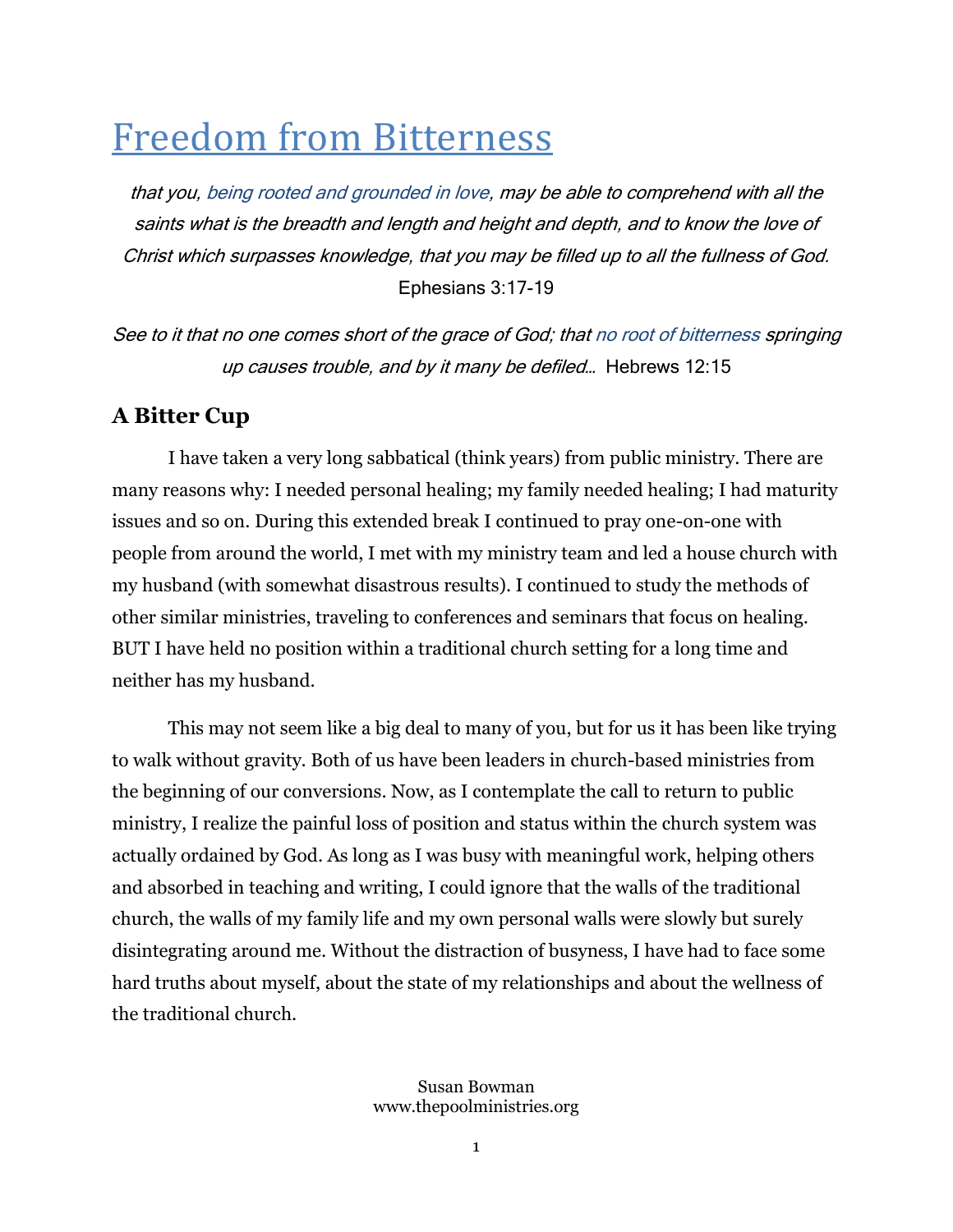So why did God call me apart for this season? I think He wanted to set aside a time for me to learn, to heal and to deepen my intimacy with Him. I would never have chosen to walk with Him outside the traditional church walls on my own, so He forced a separation. I realize that sounds dangerous to some of you. Might even sound like heresy. My husband and I felt exactly the same way when it happened to us. The loss of our place within the traditional church has been indescribably confusing and painful.

But we have this treasure in jars of clay to show that this all-surpassing power is from God and not from us. We are hard pressed on every side, but not crushed; perplexed, but not in despair; persecuted, but not abandoned; struck down, but not destroyed. 2 Corinthians 4:7-9

Yet despite our fear, frustration and consternation, Sam and I are still following the Lord with all our hearts and finding that we have become wonderfully free of ambition and the compulsion to please man. Rather than losing my love for God's people, I have spent this time focused on learning how we work as humans, what breaks us and what restores. I have experienced the Lord in more meaningful ways because He has been all I have had. Either He alone is my Savior or I am lost. And I have discovered that He is consistently genuine, good and kind. Matthew 11:29 is the only scripture I know of in which Jesus describes Himself.

#### Take my yoke upon you and learn from Me, for I am gentle and humble in heart, and you will find rest for your souls. Matthew 11:29

The truth of the Lord's gentle and humble nature has become very real to me during this time. I think my sabbatical has been for this purpose: to discover this wonderful Jesus and to become His friend. In the doing of that I have become a better friend to myself. And that, folks, is a miracle.

I don't think I have hated anyone more than I have hated myself. And I have hated others. I have even hated God. I'm sorry to report that, but it is the simple truth. Life in this dark earth is so hard for so many of us that hatred of God and others just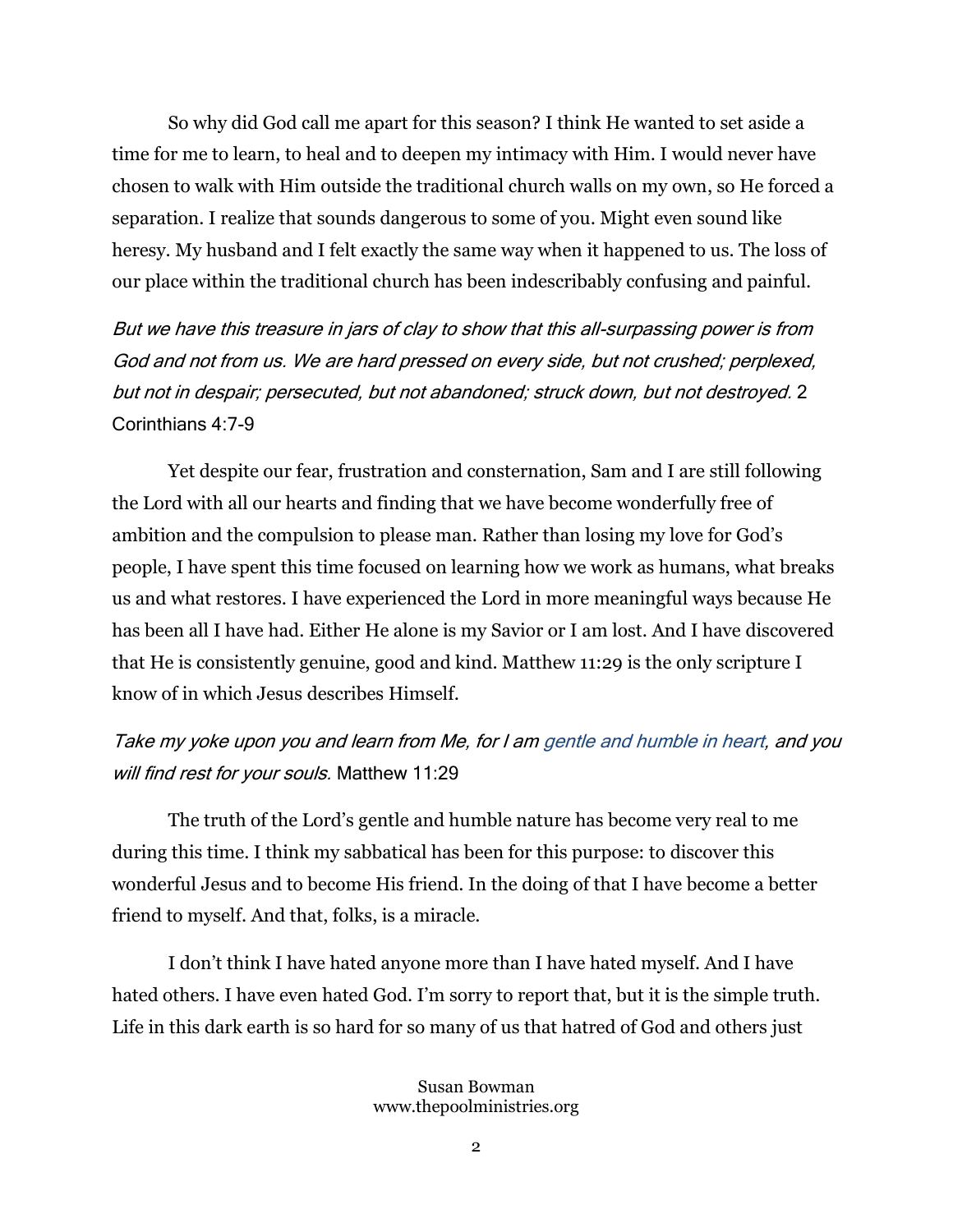seems like the only option we have because it is doing *something* when we feel so powerless to change things. I could at least hunker down in the darkness and hate *them*  for hurting me and ruining my life. I hated God first for giving me to my parents; then my parents for being flawed and cruel; then my larger family for not caring; then my friends for being insensitive; my husband for being selfish; THEN the church for savagely kicking us out because I was perceived as a threat to its mandate to *keep itself safe at all costs*. I'm making myself laugh believe it or not. But let me assure you, life has more often than not been a bitter cup.

#### **Bitterness Defined**

So what is bitterness? Do you find it frustrating when you are taught again and again to NOT BE bitter, but no one defines what bitterness is so you can not be it?

Have you ever been eating walnuts and gotten a piece of shell in your mouth? Your face screws up, you twist in your seat and you spit that bitter tasting thing out! Emotional and spiritual bitterness is like a bitter taste, shrill sound or disgusting smell that pervades all our being. In other words, we feel it all over. When I was a girl, a childhood friend took a bite of an elephant ear (it's a plant not an animal). It tasted so bitter and burned so much she writhed in pain as tears streamed down her face. That is bitter. Bitterness affects all of our being.

Ok. That describes what bitterness feels like, but doesn't explain what creates bitterness within our hearts. Without that understanding I don't think we are equipped to avoid the warning in Hebrews 12:15.

See to it that no one comes short of the grace of God; that no root of bitterness springing up causes trouble, and by it many be defiled… Hebrews 12:15

Remember I said that bitterness - be it a taste, a sound, a smell - affects all of our being? Bitterness of the heart affects your entire life. Please keep that in mind as we go on.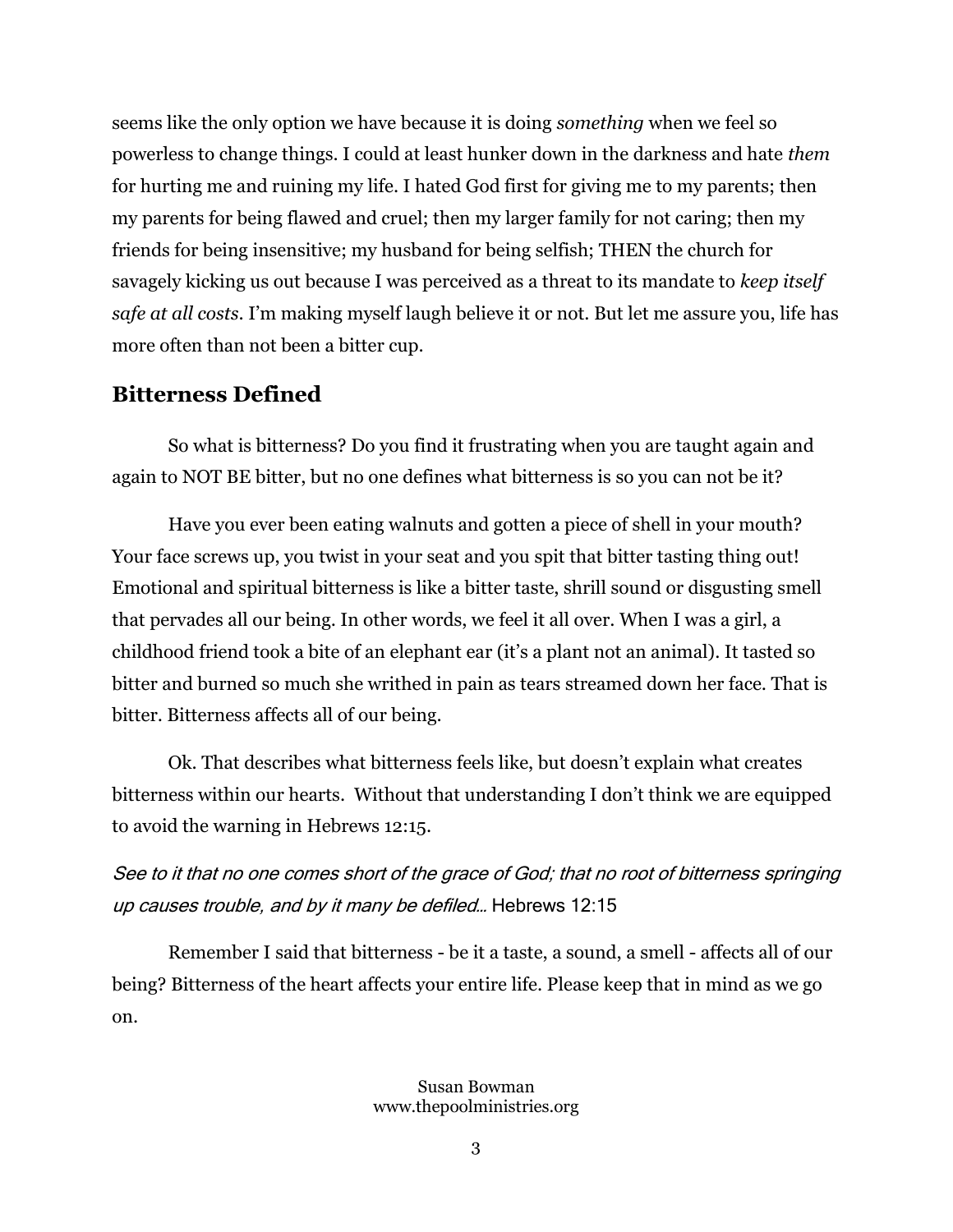The soil for the seed of bitterness is prepared by painful experience sharp enough to penetrate our hearts and involve all of our senses. An example is the first time my father molested me. That experience changed the course of my life and was so horribly wrong that every aspect of my being was defiled. It was a *bitter* experience. Along with the *feeling* that my life had just been ruined, the thought or seed was planted by the enemy that he (The Man) had just ruined my life. It certainly *felt* true that my life was ruined. But in order for bitterness to grow I had to accept that my life had been irretrievably ruined by The Man. And I did believe and accept that lie. So here is a definition of bitterness.

# *Bitterness is the result of believing deeply within your heart that your life is ruined by some circumstance or someone's behavior that you were powerless to resist and which resulted in a loss from which you can never recover.*

Recall when I wrote that the best I could do was hunker down in the darkness and hate those who had ruined my life? This is because I felt helpless to ever change or recover from what had happened. The action of The Man had left me devastated and I completely believed there was no redemption, restitution, restoration or recovery for me.

Let's take a quick look at the life of Naomi from the **Book of Ruth**. In chapter one, we learn that Naomi went with her family to Moab to escape a famine in Bethlehem. While in Moab, her husband and two sons died leaving her bereft of all that mattered to her. She sent away her daughters–in-law to find new husbands, but Ruth chose to stay with Naomi. Look at what Naomi told her daughters-in-law.

Naomi said, "Return, my daughters. Why should you go with me? Have I yet sons in my womb, that they may be your husbands? Return, my daughters! Go, for I am too old to have a husband. If I said I have hope, if I should even have a husband tonight and also bear sons, would you therefore wait until they were grown? Would you therefore refrain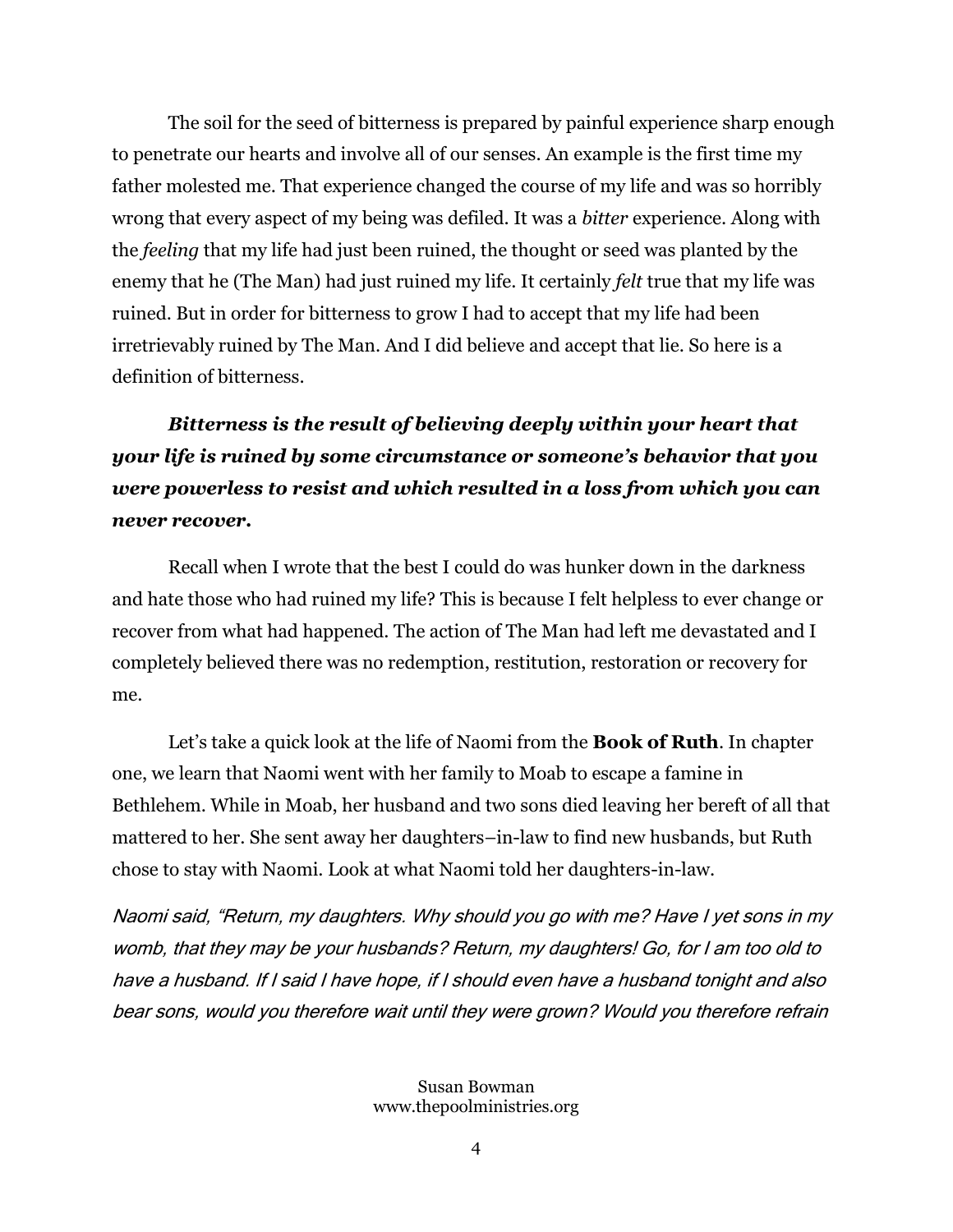#### from marrying? No, my daughters; for it is harder for me than for you, for the hand of the Lord has gone forth against me." Ruth 1:11-13

The word translated "harder" in the NASB is literally "more bitter." I want you to notice two things here. First, Naomi acknowledges that the wives have suffered a bitter loss, but they are young enough to have hope for a future. So she believes that her loss is "more bitter" than theirs because she is *without hope for a future*. Second, notice that Naomi blames the Lord for her sorrows. We all have bitter experiences, but for it to settle into the heart and become a serious problem, we must blame someone for a loss that we believe is beyond redemption. *We must lose hope*. Look again at Naomi's bitterness in the following verses.

So they both went until they came to Bethlehem. And when they had come to Bethlehem, all the city was stirred because of them, and the women said, "Is this Naomi?" She said to them, "Do not call me Naomi; call me Mara, for the Almighty has dealt very bitterly with me. I went out full, but the Lord has brought me back empty. Why do you call me Naomi, since the Lord has witnessed against me and the Almighty has afflicted me?" Ruth 1:19-21

Mara means bitter. (Naomi means *my joy*, by the way.) I looked up the meaning of Mara in the Hebrew and its literal meaning is a bitter taste ranging from disagreeable (the walnut shell) to poisonous or deadly (the elephant ear). Applied to Naomi's suffering I think it is safe to say that she was experiencing such extreme loss that recovery felt truly impossible.

I understand Naomi's anger towards God. I have seen this tendency in myself, in other Christians and in non-Christians. It appears to be universal for people to blame someone when things go bad. And who better to blame than God who is omniscient and omnipotent? He could have stopped it from happening. Couldn't He? We all think like this and it takes time working through difficult losses with the Lord to come to an understanding of sin, eternity and God's plan for humanity. Certainly, in the grip of a horribly devastating loss, we tend to automatically rage at the Lord. I don't think being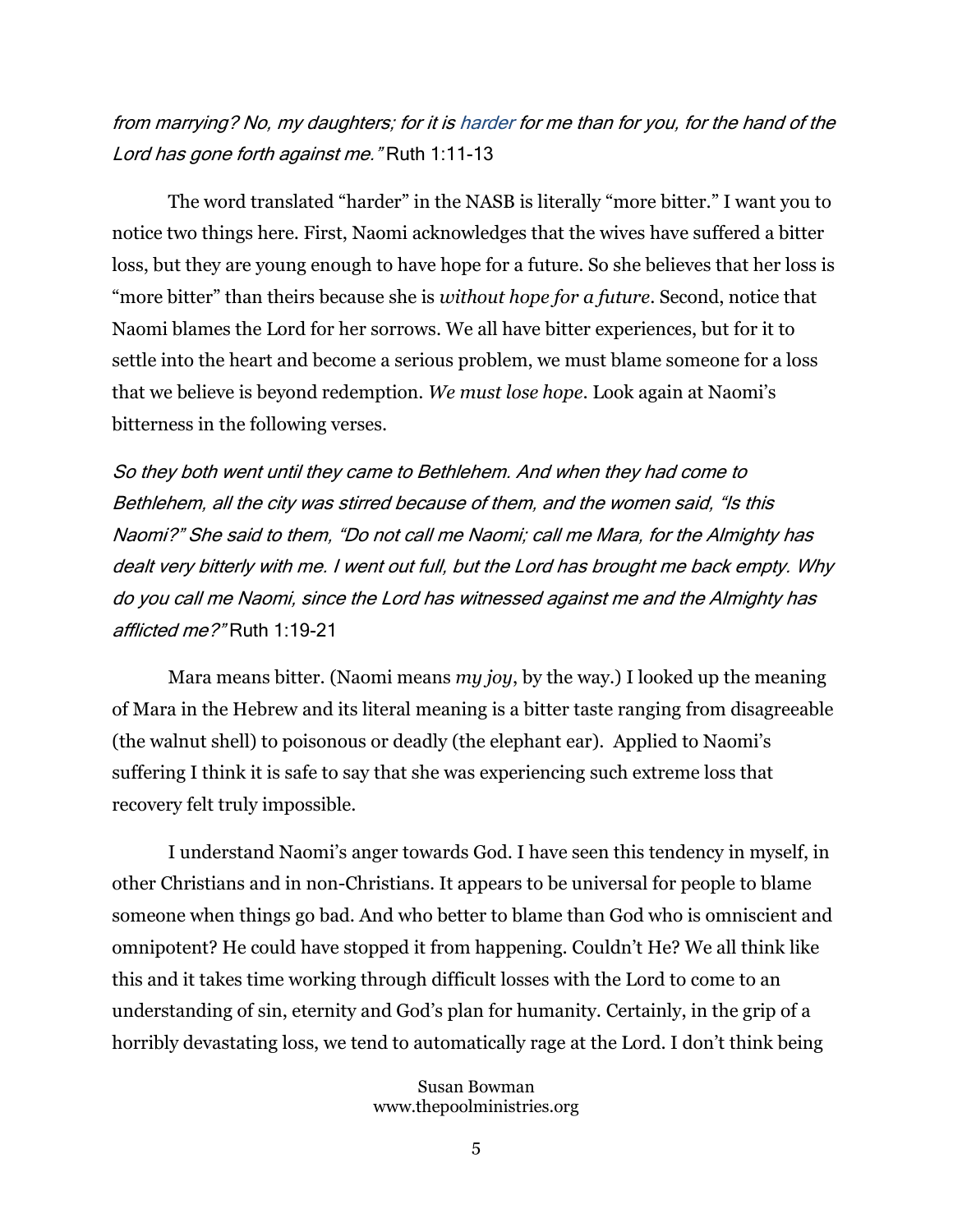angry at the human who has hurt us or even being angry at God while we are working out our loss results in bitterness. *Bitterness sets in when we sink into resigned despair and accept that we will never recover from what that person did and God allowed.*

Picture a tree, its roots deeply planted in the soil of pervasive painful experience, the sturdy trunk wrapped around the belief that your life is ruined, and dangling from its far-reaching branches hatred, resentment, jealousy, cynicism, rage, judgmentalism, pride, hopelessness, depression, despair and unbelief. And probably other fruit I haven't thought of yet. (The pride grows from our belief that we would NEVER treat anyone like God or that person treated us. We are BETTER than them. Ha ha! Live long enough and you will see how true that is.) We will talk about the unbelief in a bit.

#### **Passive Inner Vows Are First**

A much more thorough discussion about Passive Inner Vows is found in the book **Healing from the Inside Out**, but here is a brief overview of both active and passive vows.

- 1. Active inner vows are taken in an effort to **stay safe and control pain**. *Active vows are something we do*. For example, I will make myself invisible so that my father cannot find me. (That worked really well as you can imagine).
- 2. Passive inner vows are about resigned **acceptance**. We accept something as true because it appears we have no other choice. We take passive vows *before* we take active vows. They lurk in the dark under active vows and are easy to miss. Of the two kinds of vows, passive are the more powerful and damaging to us. This is because passive vows wrap around our identity.

When my father molested me I accepted as true that THE MAN had ruined everything; that I was powerless to change that reality; that living with a ruined life was just the way it was going to be for me forever. I was the girl whose life was ruined. Do you see how my acceptance of this belief wraps around my identity? This is a passive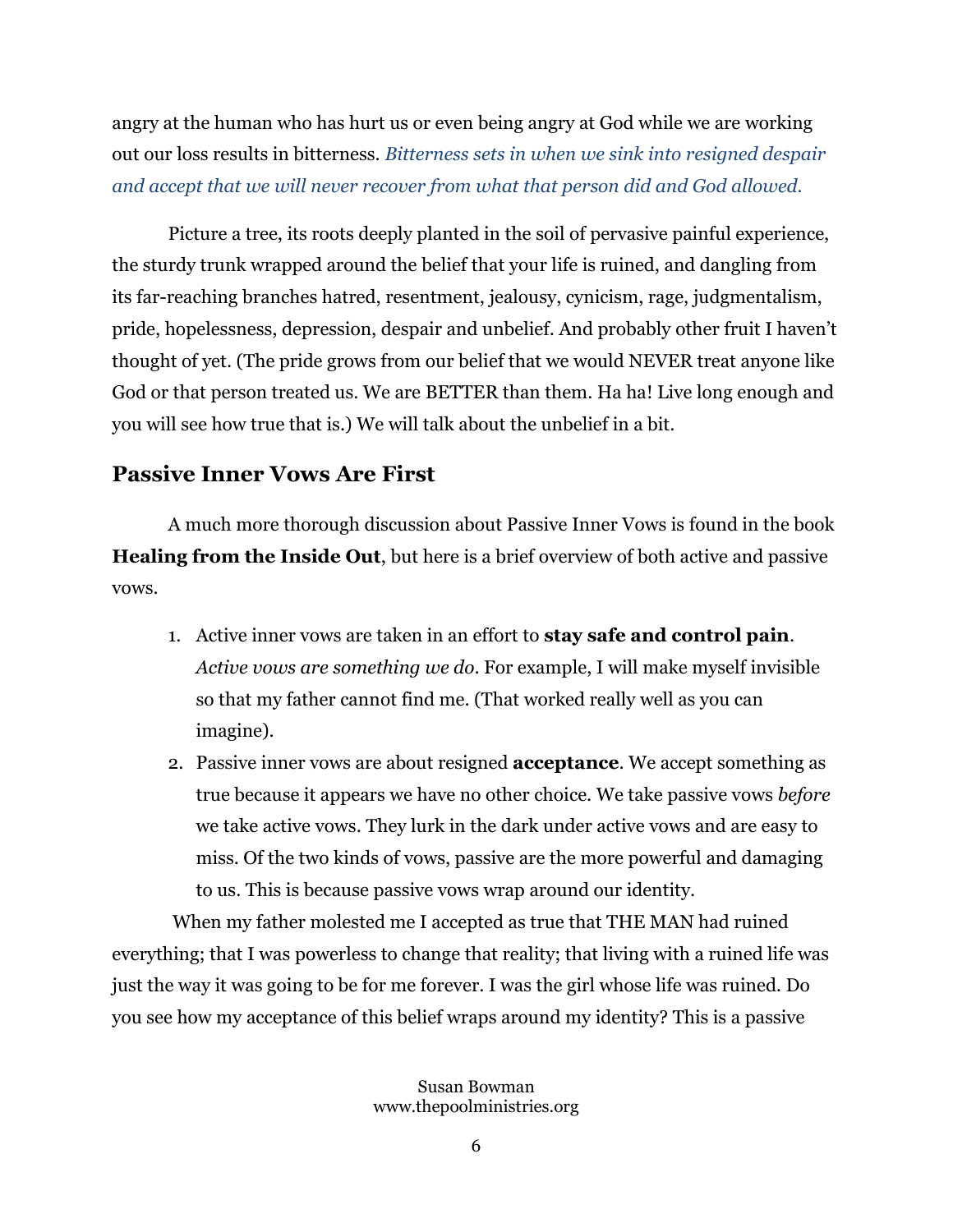inner vow. I passively accepted as rock solid truth something about myself that can never be changed or from which I can never recover. Thus I began to live from the following lie-based identity: *I'm just a helpless victim of THE MAN who has ruined everything and there is NOTHING I can do about it. That is just WHO I AM.* 

The actions I take to manage and contain the pain of what I believe become my Active Inner Vows, the things I will do to escape this perceived identity or at the very least to not feel what I believe about myself.

#### **How I learned about Bitterness**

How did I come to my conclusions about bitterness? Good question! Here is what happened. I was dropping off to sleep one night when the Lord brought the subject of bitterness up. He said very calmly, "You have bitterness towards your father." As far as I was concerned this came completely out of nowhere. I was just about asleep when He spoke those words to me but I became completely awake because, at the Lord's observation, rage boiled up inside of me, and I snarled, "That's right! He ruined my life."

Woo!!!! I did not even know that was in me! I was like most Christians, wanting to avoid bitterness because I had been taught it is bad, but I didn't know what the heck it was. After my initial reaction to God's remark, I became very tearful as I explained to Him why That Man had ruined my life (with a little bit of accusatory mentions of how God LET it happen and if He really loved me He wouldn't have). After I had calmed down *the Lord told me that He has not given anyone the power to ruin my life*. I didn't believe Him of course, so He showed me this brilliant shaft of light and there I was inside that light. He said, "I have hidden your life in me. No one can ruin it." This so comforted me that I was able to release the bitterness I had held in my heart and break my passive vow to accept that I am the girl whose life is ruined by The Man. I was also able to work more on forgiving The Man for ruining my life now that I knew he hadn't really. I just BELIEVED that he had. It was my belief that was powering the enemy. This particular encounter with God was specially designed to help me with my bitterness.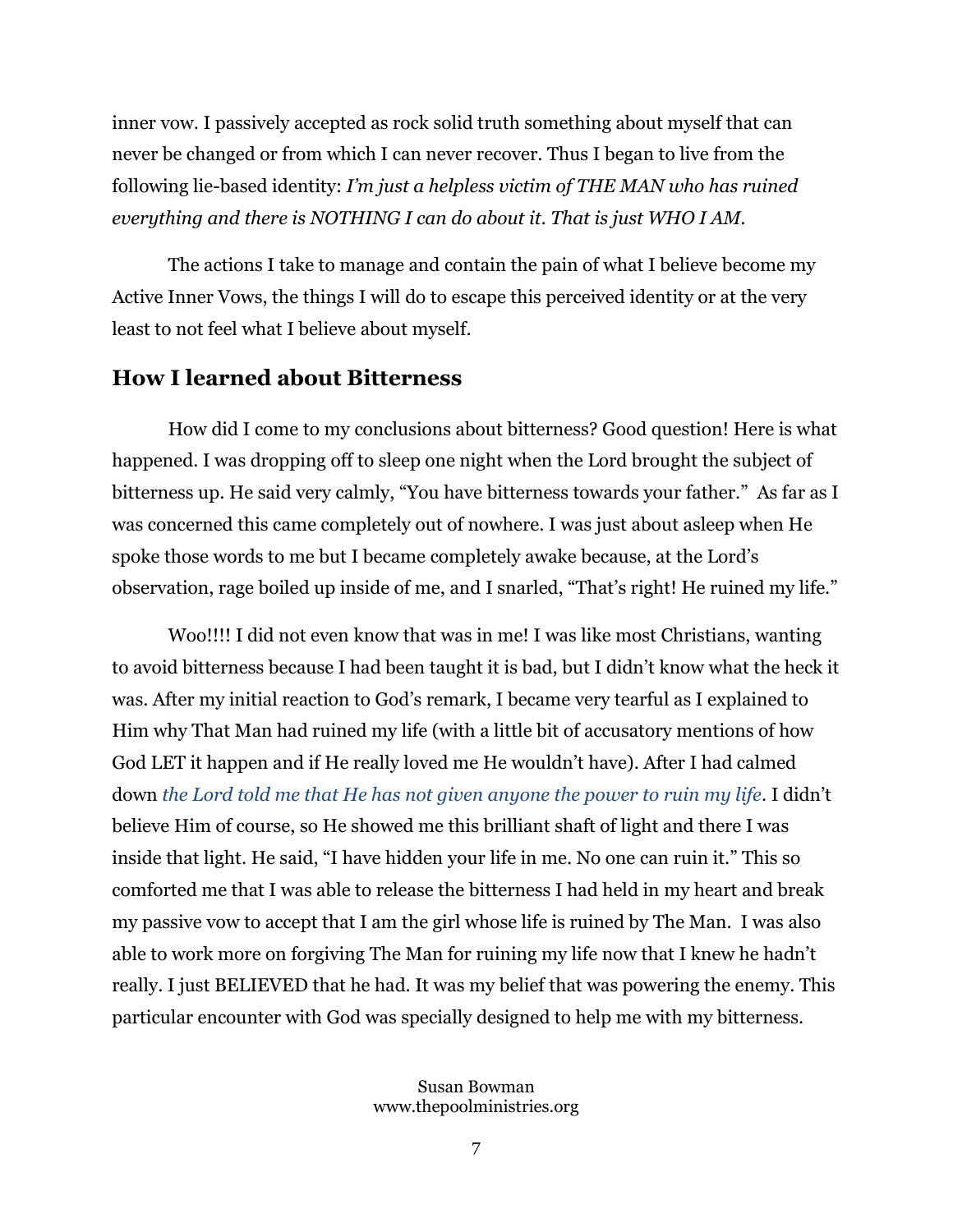*I pray that the Lord will help you receive a specially designed just- for-you encounter with Him to help you with any bitterness you may have.*

#### **How the Heart Believes**

It's necessary to discuss how the heart believes before we move on. The human heart is designed by God to believe completely when it believes. It creates two primary categories: Significant Man and Significant Woman. Within those categories is stored the experiences you have had with your parents, teachers, mentors and other authority figures. These experiences become templates or patterns our heart automatically applies to every important interaction we have with people we perceive as powerful. (Please refer to **Healing from the Inside Out** for more about the heart.) Have you noticed that I refer to my father as The Man? This is how my heart understands and categorizes important men. My heart slots all important men into a category headed Significant Man. How my father behaved in my early years is how my heart believes ALL men (including God) will behave every time. Look at the language I am using. I am using heart language. Have you ever been in the middle of an emotional melt down and wailed at the top of your lungs: Why does this ALWAYS happen to me?!?!!! The word *always* tells us you are in contact with a painful heart belief. I mention this so that you will be able to follow me as I further explore bitterness. You see, I took my heart belief that *The Man had ruined my life forever and ever Amen* into my relationships with all significant men. Since the heart believes completely, perceives reality as all or nothing and puts people into categories, then every important man in my life was The Man and he would eventually ruin my life because that is what The Man does *Every Time, Always No Matter What, Forever and Ever*.

# **How Sam Ruined Everything (Only Not Really)**

After leaving the traditional church, Sam and I led a house church for about 11 years. Let me define what a house church is. House churches are composed of believers who meet in houses instead of in large buildings. Saves tons of money, as you can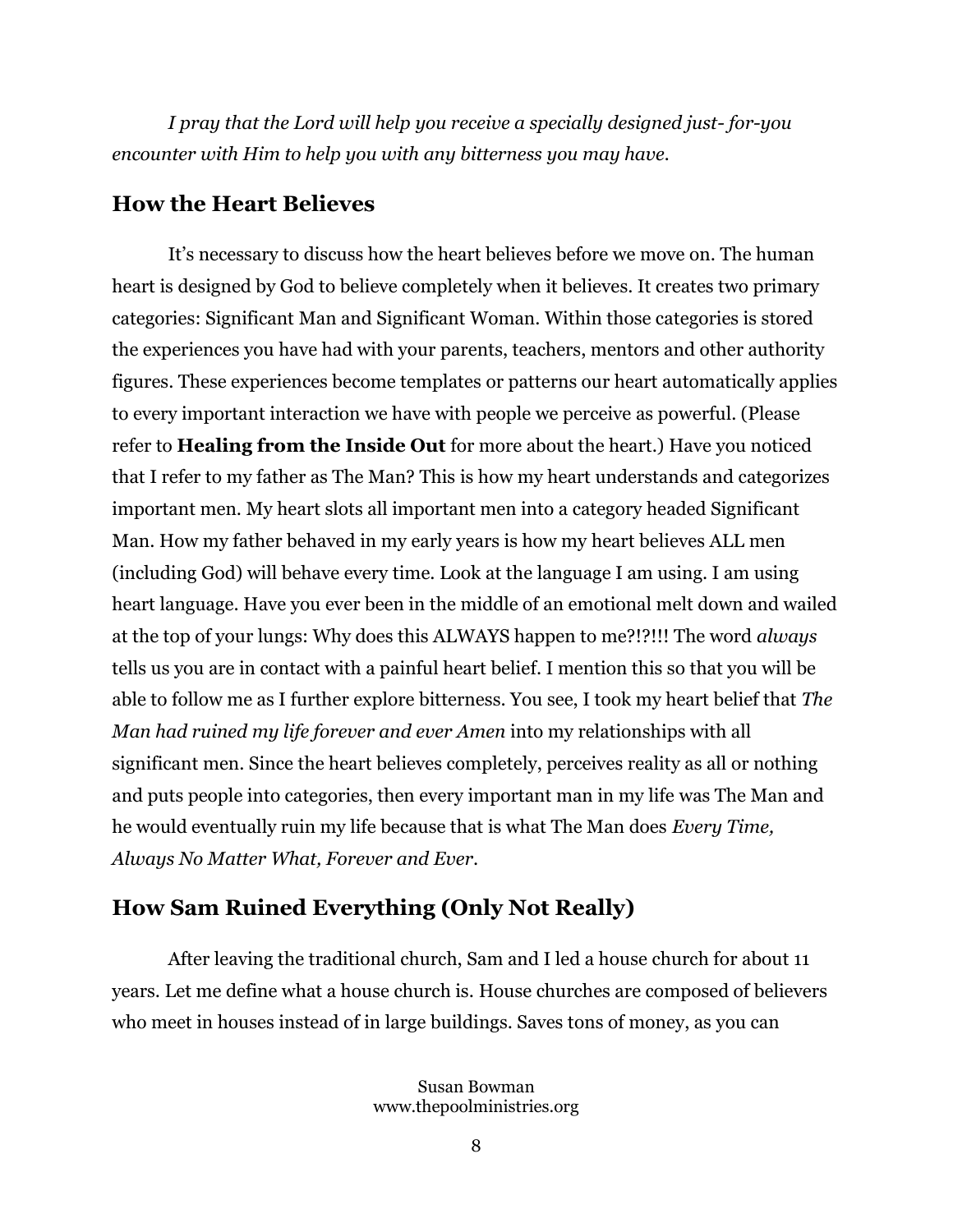imagine. We left the traditional church where we had been successfully teaching because of an ugly rumor campaign launched against me by a couple of people who believed that my presence interfered with their ministry goals. It became so shockingly nasty that we decided to quietly leave before we were forced out. This couple suffered from a bad case of selfish ambition and they were bitterly jealous of the anointing God had placed on me. See, this anointing made teaching easy for me and my classes attractive to others. So while I was having a joyous time (blissfully unconcerned about any toes I was stepping on), they were striving and getting poor results. They viewed my success as robbing them. In their eyes, I was a thief and the destroyer of their dreams. Getting rid of me became their priority, and they were willing to do whatever it took to accomplish my removal because I was *ruining everything!* This kind of jealousy is a fruit of bitterness.

Who among you is wise and understanding? Let him show by his good behavior his deeds in the gentleness of wisdom. But if you have bitter jealousy and selfish ambition in your heart, do not be arrogant and so lie against the truth. This wisdom is not that which comes down from above, but is earthly, natural, demonic. For where jealousy and selfish ambition exist, there is disorder and every evil thing. James 3:13-16

Finding ourselves churchless, with no intention of starting a house church, we just could not get settled anywhere. I was continuing to learn and teach about inner healing and people were coming to our home to join in my adventure. They also were longing for more intimate connections with God and people and for the safety and freedom to explore. So we began meeting regularly in my living room. At first, Sam was working evenings at the hospital and rarely attended. In those early days, our meetings were very lively. The presence of the Lord was strong and we had decided to research and try out different strategies on each other to see what worked to bring healing and freedom. Our motto was *Do Not Throw the Baby Out with the Bathwater*. The Lord was so fun and wonderful as He anointed our explorations with a spirit of freedom and joy. He did not validate everything we tried, but He did validate the exploration. This was an extremely healing time for me because my confidence had been seriously rattled by our

> Susan Bowman www.thepoolministries.org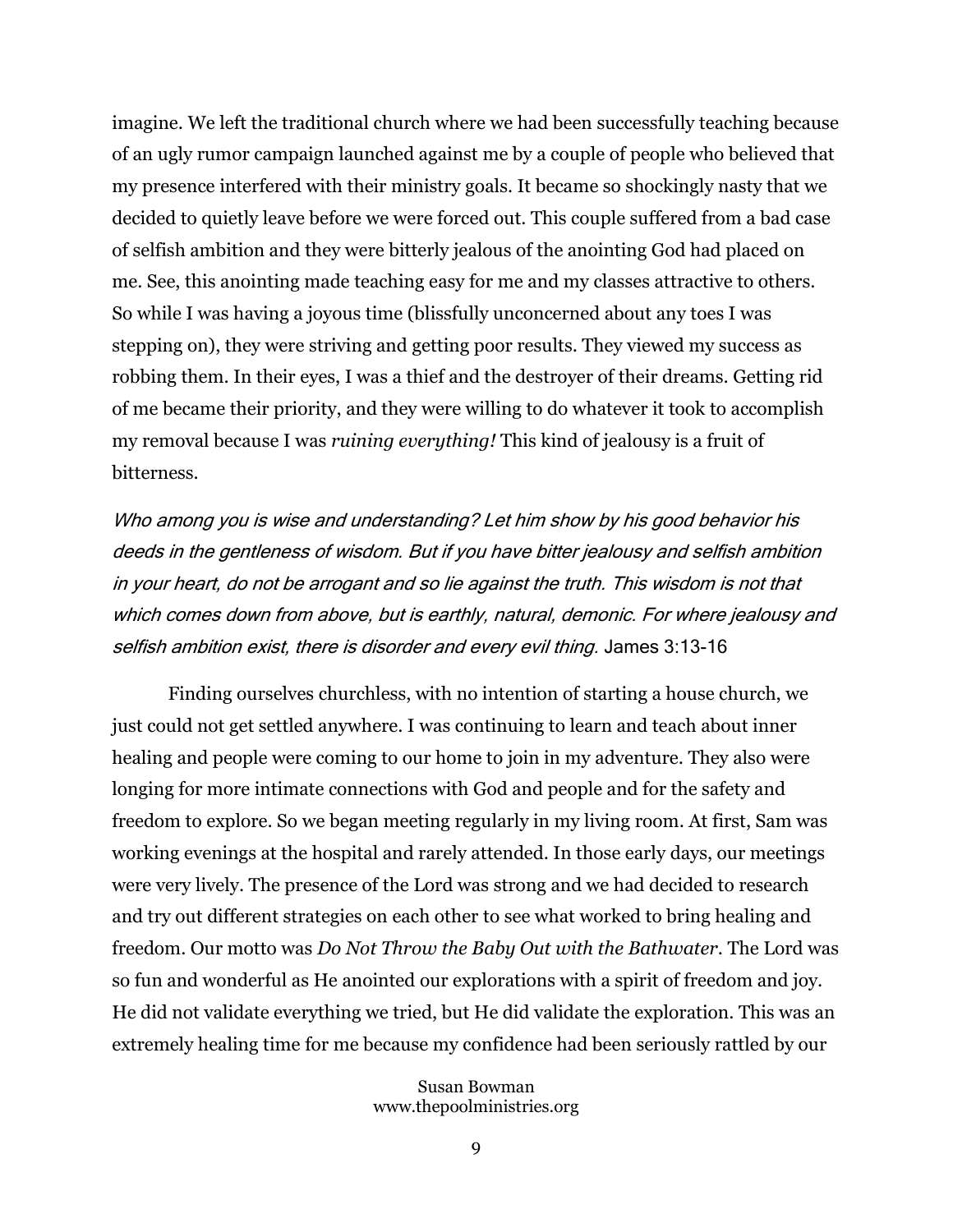experience in our previous church. Then Sam changed shifts at work and suddenly we had The Man in our midst. Remember how the heart puts all important people into categories? To my heart, Sam is The Significant Man.

Sam brought into our group his strong opinions about how we should be meeting. And it wasn't the way I was doing it. Talk about a clash of the titans! Let me just say that the anointing departed; our meetings became dry; my marriage became a burden to me; and I sank into a functional depression that lasted for years. How our group survived for as long as it did is beyond me.

Remember that I believed in my heart and accepted as true that The Man ruins everything? Well there you go! The Man did it again. It felt like Sam had ruined the most important thing in my life at that time which was the anointed meetings we were enjoying.

# **Unbelief and Bitterness**

# I tell you that He will bring about justice for them quickly. However, when the Son of Man comes, will He find faith on the earth?" Luke 18:8

It is time to talk about unbelief as a fruit of bitterness. When Sam became a force in our meetings, he bought his bitter expectation that his contributions would not be welcomed or valued. In his childhood home only hard work was important. His artistic giftings were viewed with suspicion and quickly squashed. His outgoing and bubbly nature was discouraged. He was forbidden to take part in any after-school peer group activity and required to slave away morning and night every day of his young life on the family farm. Now couple this wounding with his recent painful loss of fellowship and purpose when we left the church where he, too, had been teaching successfully. When he joined our house-based meetings with his strong opinions and his hurts, I am sorry to say he was not made very welcome.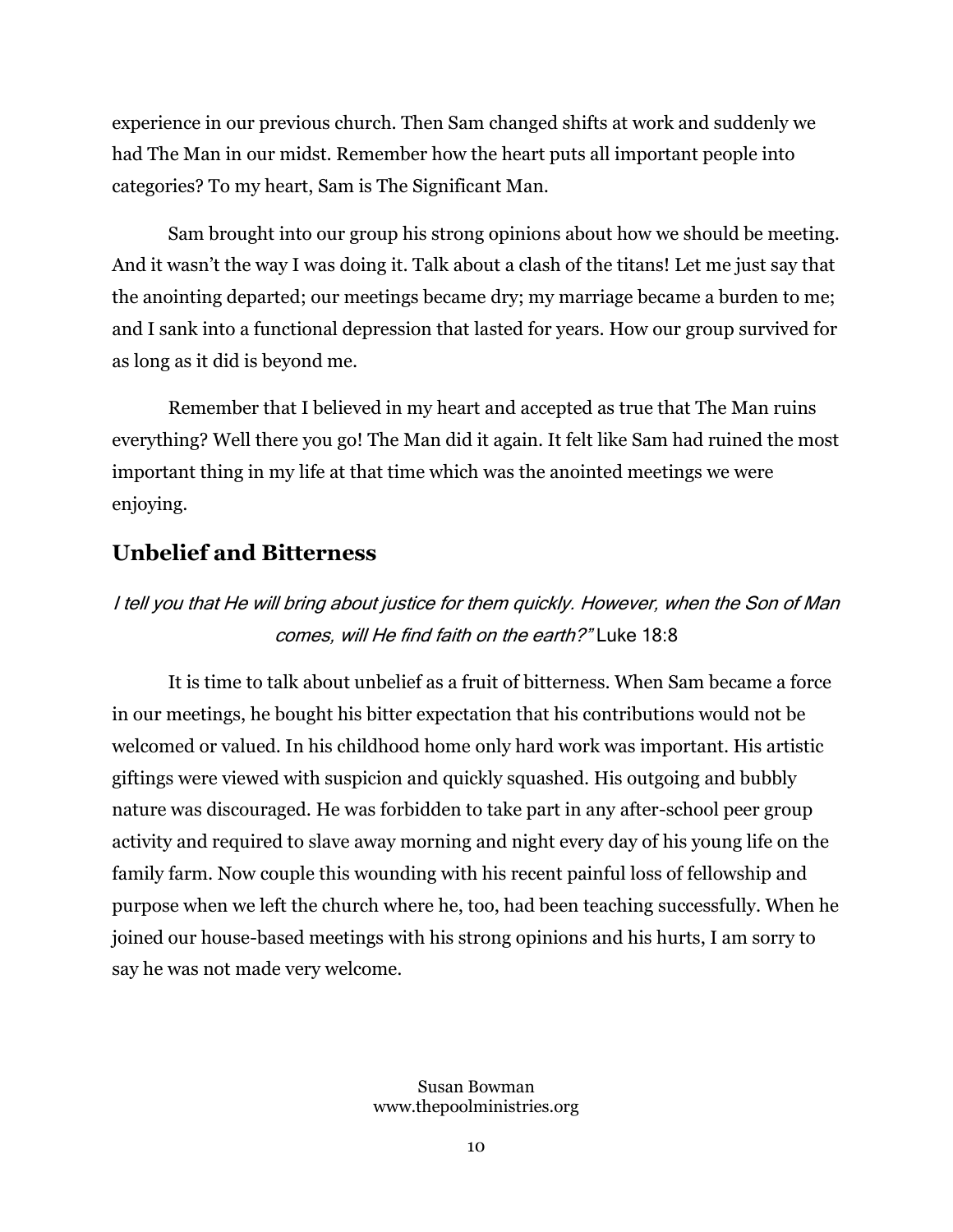In retrospect, I realize that the Lord was ready to make a shift and if we had welcomed Sam and his giftings, confident in the Lord that there was room for him, we would have easily and joyfully shifted with the Spirit of the Lord and flowed in the direction He (God, not Sam) was leading. That so did not happen! We loved the anointing and direction we were enjoying and we did NOT want to make any changes, thank you very much. I realize now that the people needed some foundational Bible teaching and that Sam was equipped to provide it. BUT we felt threatened by Sam's criticisms and grew rigid and closed. Our exploration of healing strategies became *our way* of doing things and we were not going to change it. Now, granted, Sam did not conduct himself very wisely. You do not come into a group and begin pointing out what you think they are doing wrong. Not if you want them to like you and listen to you.

To be completely honest, no one in our little group was very wise. We were such beginners at being a community and at following the Lord as a community. All of us had been faithful traditional church members and we were good at faithfully following the pastor. Following the Lord is different in that there is tremendous freedom but there is a need for tremendous sensitivity to the Lord leading us. Because we were all trained to follow a man, none of us possessed any skills for following the Lord *as a community*. We had never been in an environment that valued such things. When Sam begin attending our meetings, the people began arguing over us; choosing sides. They were behaving like the second-generation Israelites who had demanded a king to follow instead of just working on the skills needed to follow God as a community. So which king would our people follow? Sue or Sam? We had stopped following the Lord as a community.

After the Lord showed me my bitterness toward my father, He began to show me that our house church meetings were poorly anointed (if you will) because of the bitterness I had toward Sam. And I wasn't the only one who felt that way towards him. Two other founding members were also angry and bitter towards him. God withdrew his anointing so that we would (duh) figure out what was wrong and stop blaming Sam!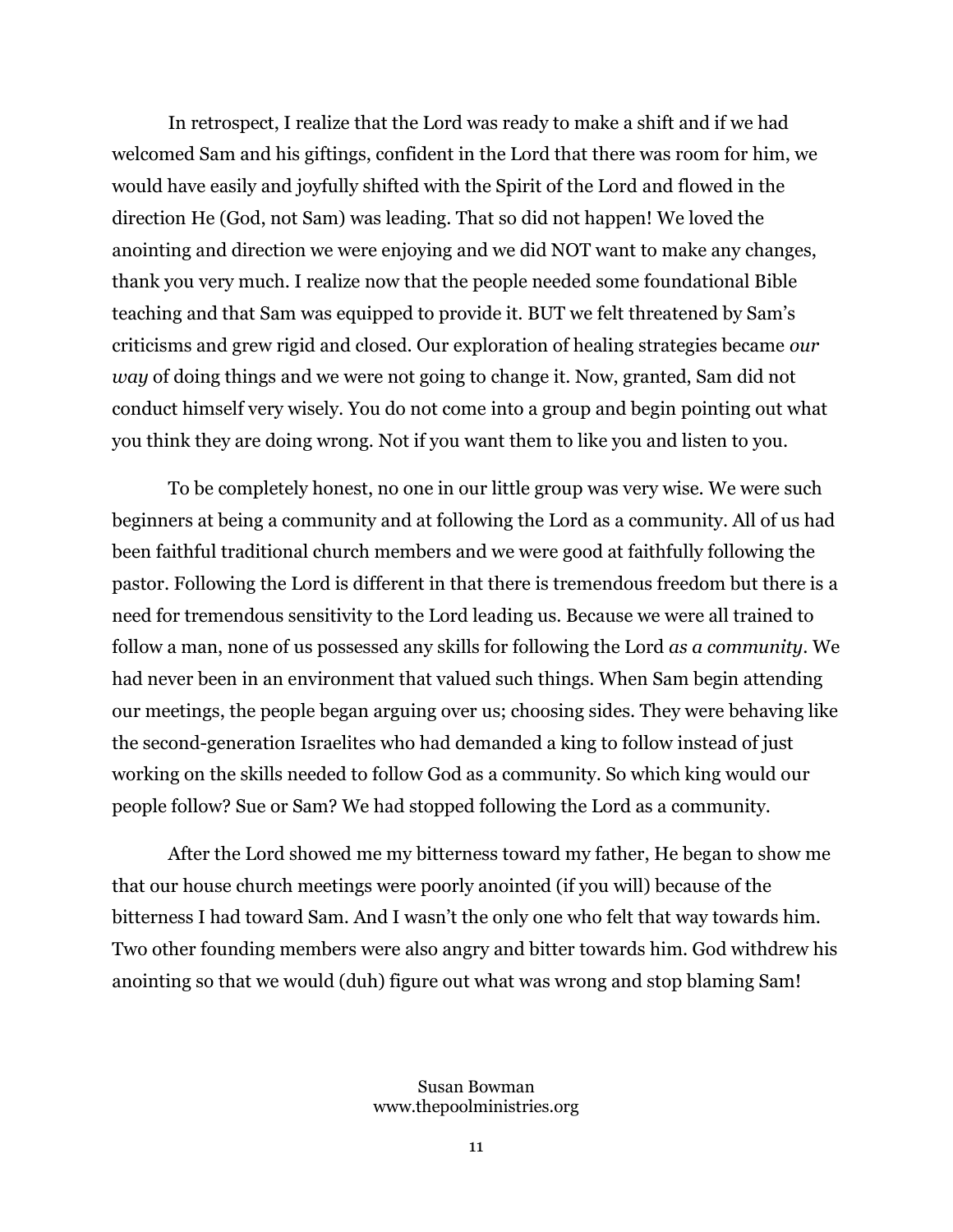So what *was* wrong? *Ultimately, bitterness is about unbelief*. I, along with the other two members of our group, did not believe that God could replace one anointing with another anointing just as wonderful or even more exciting and wonderful. We did not believe that when God changed directions it was a good thing.

When I was painfully coming to the realization that our meetings were dull and dry because of ME, the Lord spoke Luke 18:8 to me, asking if He would find faith in the earth when He returned. And I had to answer Him with a no. As far as our church was concerned I had not had faith that He would see to it that we made a recovery and moved on to greater things. I had sunk into bitter despair and was blaming The Man for a loss that felt irretrievable. Because I had the underlying bitterness from my experiences with my father, my current loss was amplified by all the unprocessed pain of that original bitter experience.

Now don't feel too sorry for Sam. He finally stopped being defensive long enough to admit that he had come into the group with a critical attitude, believing that we needed fixing *by him* because HE knew how to meet in a small group and WE didn't. His apology did help me forgive him and move past my bitterness, but regardless it was my responsibility to take my bitterness to the Lord and receive from Him the healing and reassurance I needed.

# **Bitterness bears the fruit of unbelief because in order to be bitter we must believe that there is no recovery from the loss.**

In 1st Samuel 3, David and his men return to their camp, Ziklag, to discover it burned and their women and children taken by the Amalekites.

When David and his men came to the city, behold, it was burned with fire, and their wives and their sons and their daughters had been taken captive. Then David and the people who were with him lifted their voices and wept until there was no strength in them to weep. 1 Samuel 3:3-4